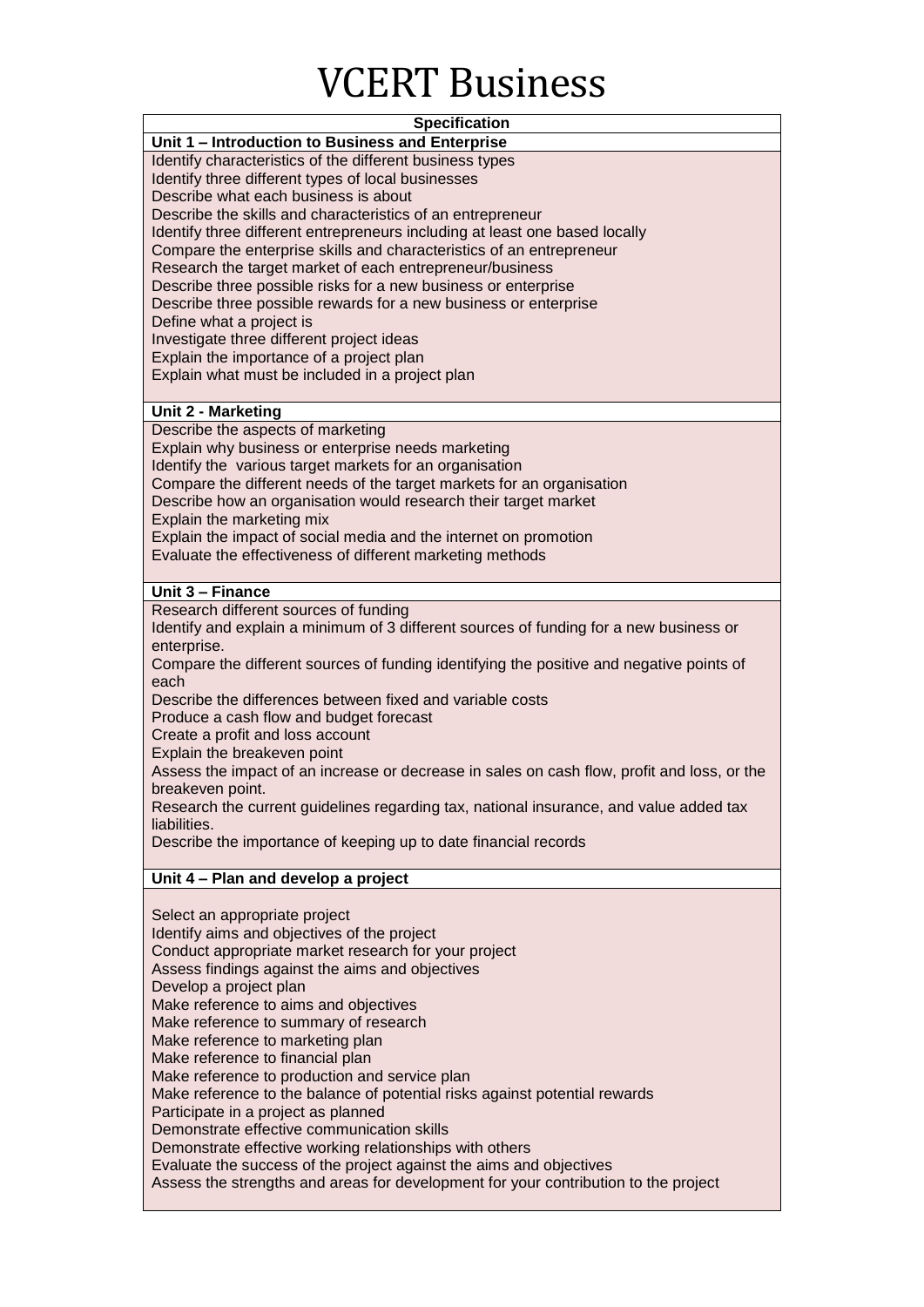## GCSE Business Year 10

| <b>Topic</b>                                                                                                                 | <b>Content</b>                                                                                                                                                                                                                                                                                                                                                                                                                                       |
|------------------------------------------------------------------------------------------------------------------------------|------------------------------------------------------------------------------------------------------------------------------------------------------------------------------------------------------------------------------------------------------------------------------------------------------------------------------------------------------------------------------------------------------------------------------------------------------|
| Purpose of business<br>Reasons for starting a<br>business                                                                    | Reasons for starting a business include: producing goods, supplying services, distributing products,<br>fulfilling a business opportunity and providing a good or service to benefit others.                                                                                                                                                                                                                                                         |
| Basic functions and<br>types of business                                                                                     | Characteristics of an entrepreneur include being hard working, innovative, organised and willing to<br>take a risk.                                                                                                                                                                                                                                                                                                                                  |
| <b>Business enterprise</b><br>and entrepreneurship                                                                           | Objectives of an entrepreneur include being their own boss, flexible working hours, to pursue an<br>interest, earn more money, identify a gap in the market and dissatisfaction with current job.                                                                                                                                                                                                                                                    |
| Dynamic nature of<br>business                                                                                                | Changes in business environment include changes in technology, economic situation, legislation and<br>environmental expectations.                                                                                                                                                                                                                                                                                                                    |
| Sole traders &<br>Partnerships                                                                                               | Benefits and drawbacks of each legal structure include issues such as management and control,<br>sources of finance available, liability and distribution of profits.                                                                                                                                                                                                                                                                                |
| Private limited<br>companies (Ltd)                                                                                           | Benefits and drawbacks of Ltds. Recommendation of suitable ownership for a range of businesses.                                                                                                                                                                                                                                                                                                                                                      |
| <b>Public limited</b><br>companies (Plc)                                                                                     | Benefits and drawbacks of Plcs. Recommendation of suitable ownership for a range of businesses.                                                                                                                                                                                                                                                                                                                                                      |
| Not-for-profit<br>organisations                                                                                              | Including new start-up businesses and large established businesses.                                                                                                                                                                                                                                                                                                                                                                                  |
| What are business<br>aims and objectives?<br>Purpose of setting<br>objectives<br>Role of objectives in<br>running a business | The main aims and objectives for businesses include survival, profit maximisation, growth (domestic<br>and international), market share, customer satisfaction, social and ethical objectives and<br>shareholder value.                                                                                                                                                                                                                              |
| Changing objectives                                                                                                          | Reasons for differing objectives include the size of the business, level of competition faced and type<br>of business (not-for-profit organisations).<br>Students should consider how the objectives of larger more established businesses might differ<br>from smaller start-up businesses, eg becoming the dominant business in the market, international<br>expansion, increasing shareholder value and ethical and environmental considerations. |
| Use of objectives in<br>judging success                                                                                      | Understand the success of a business can be measured in other ways than profit.                                                                                                                                                                                                                                                                                                                                                                      |
| Main stakeholders of<br>businesses<br>Objectives of<br>stakeholders                                                          | Stakeholders of a business including owners, employees, customers, local community and suppliers.<br>Main objectives including maximising pay for workers, minimising environmental impact on local<br>community and high dividend payments for owners.                                                                                                                                                                                              |
| Impact of business<br>activity on<br>stakeholders                                                                            | Understand the impact and influence stakeholders have on businesses and their objectives and how<br>businesses may face conflict between stakeholders                                                                                                                                                                                                                                                                                                |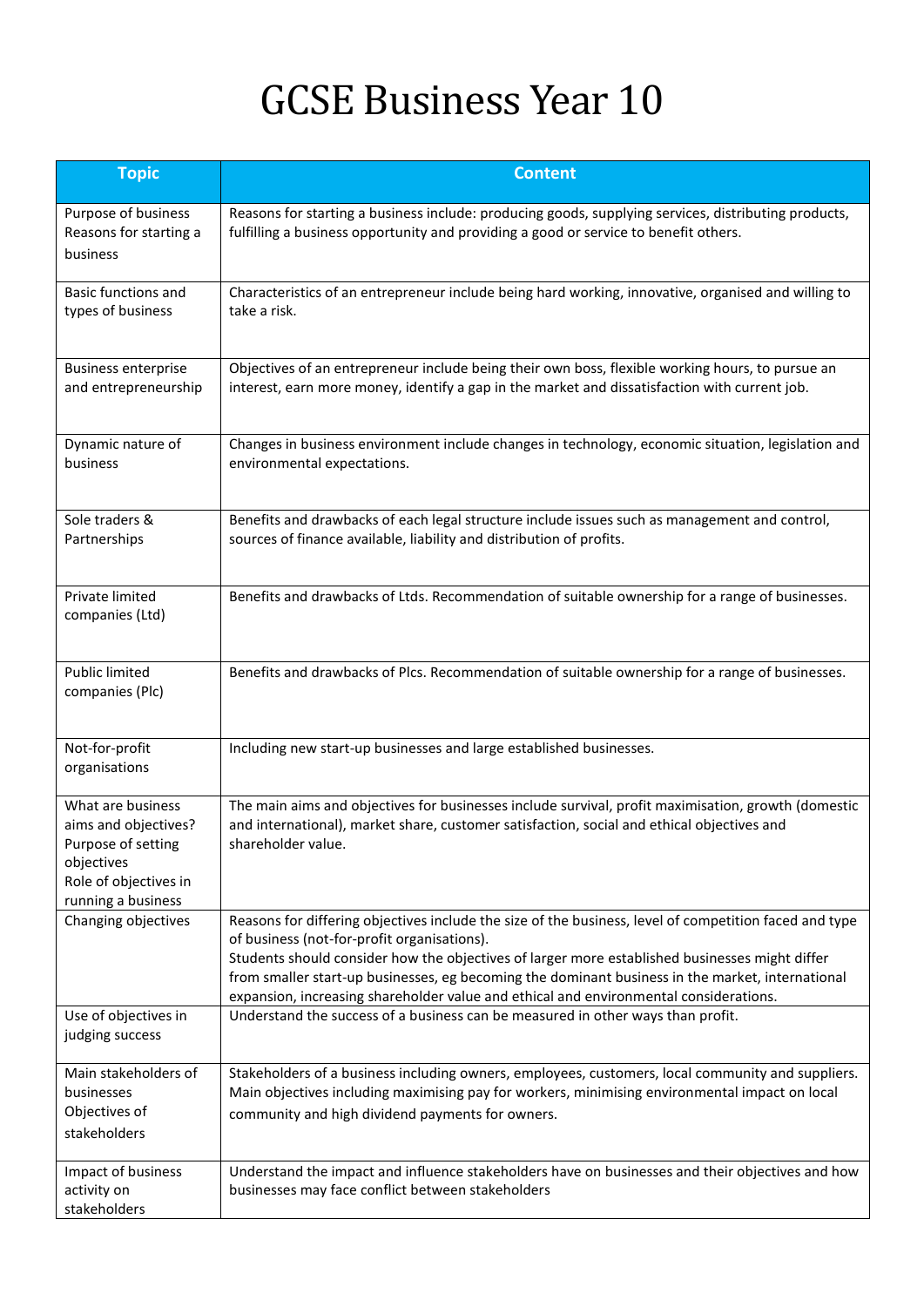| Impact and influence<br>stakeholders have on<br>businesses                         |                                                                                                                                                                                                                 |
|------------------------------------------------------------------------------------|-----------------------------------------------------------------------------------------------------------------------------------------------------------------------------------------------------------------|
| Factors influencing the<br>location decision of a<br>business                      | Factors that influence where a business is located include proximity to the market, availability of<br>raw materials, labour, competition and costs.                                                            |
| The purpose of<br>business planning<br>The main sections<br>within a business plan | Reasons include importance in setting up a new business, raising finance, setting objectives and<br>detailing how functions of a business will be organised.                                                    |
| <b>Basic financial terms</b>                                                       | Understand the difference between variable costs, fixed costs and total costs                                                                                                                                   |
| <b>Basic financial</b><br>calculations                                             | Understand the concept of revenue, costs, profit and loss.                                                                                                                                                      |
| Methods of expansion                                                               | Methods used by businesses when expanding include organic growth through franchising, opening<br>new stores and expanding through e-commerce, outsourcing and external growth through mergers<br>and takeovers. |
| Benefits and<br>drawbacks of<br>expansion<br>Economies of scale                    | Economies of scale include purchasing and technical economies of scale.                                                                                                                                         |
| Diseconomies of scale                                                              | Diseconomies of scale occur due to poor communication, coordination issues and reduced staff<br>motivation.                                                                                                     |
| Impact of the changing<br>use of ICT                                               | Impact of the changing use of ICT and how it influences business activity                                                                                                                                       |
| E-commerce                                                                         | E-commerce to reach wider markets                                                                                                                                                                               |
| Digital communication                                                              | Students are expected to know relevant examples of digital technology/ communication.                                                                                                                           |
| <b>Ethical considerations</b>                                                      | Ethical behaviour requires businesses to act in ways that stakeholders consider to be both fair and<br>honest.                                                                                                  |
| Environmental<br>considerations                                                    | Environmental considerations include impact on traffic congestion, recycling, disposing of waste<br>and noise and air pollution.                                                                                |
| Sustainability                                                                     | Sustainability issues include global warming and the use of scarce resources.                                                                                                                                   |
| Interest rates                                                                     | An understanding of how fluctuating interest rates can affect businesses that rely on overdrafts and<br>loans for finance.                                                                                      |
|                                                                                    | Economic theory relating to how/why interest rates change is not required.                                                                                                                                      |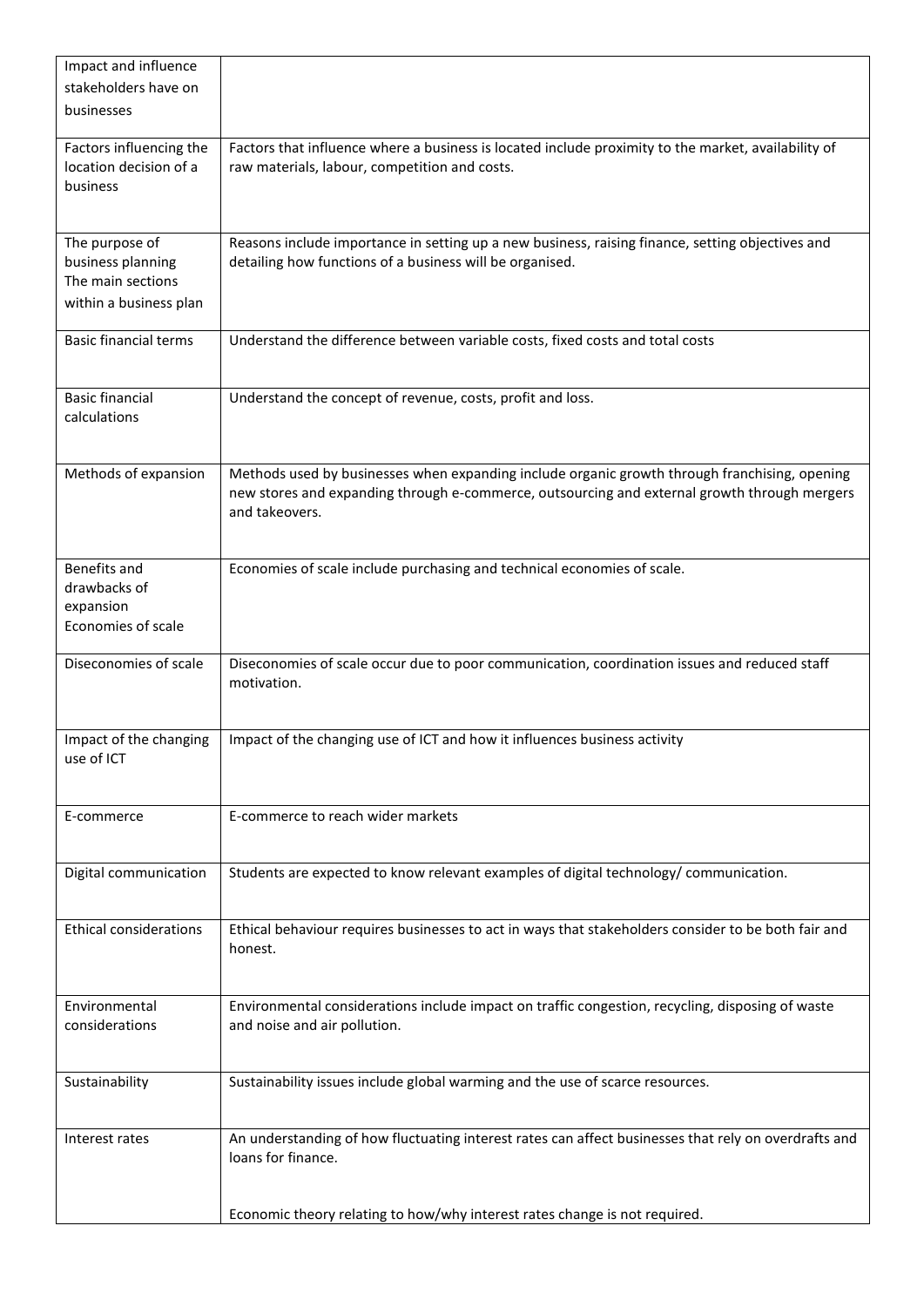| Level of employment                                             | Students should be able to identify how and why businesses might be affected by changes in levels<br>of employment.                                                                                                                                                                                                                                                 |
|-----------------------------------------------------------------|---------------------------------------------------------------------------------------------------------------------------------------------------------------------------------------------------------------------------------------------------------------------------------------------------------------------------------------------------------------------|
| Consumer spending                                               | Students should be able to discuss how demand for products and services may change as incomes<br>fluctuate                                                                                                                                                                                                                                                          |
| How UK businesses<br>compete<br>internationally                 | Methods include better designs and higher quality products at lower prices.                                                                                                                                                                                                                                                                                         |
| Exchange rates                                                  | Students will not be asked to calculate exchange rate conversions.                                                                                                                                                                                                                                                                                                  |
| Employment law                                                  | Impacts of legislation on the business include costs, training needs, recruitment requirements.<br>Employment law including:<br>National minimum wage/living wage<br>$\bullet$<br>The Equality Act (2010).<br>$\bullet$                                                                                                                                             |
| Health and Safety law<br>Consumer law                           | Impacts of legislation on the business include costs, training needs, recruitment requirements.<br>Health and safety law including: the Health and Safety at Work Act (1974).<br>Consumer law including trade descriptions.                                                                                                                                         |
| Impact on businesses<br>of operating in<br>competitive markets. | Understand the meaning of a market and competition<br>Analyse potential impacts of competition on businesses and identify situations when businesses<br>face minimal or no competition                                                                                                                                                                              |
| Uncertainty and risks<br>businesses face                        | Understand the risks businesses face and the reasons why all businesses face uncertainty.<br>Understand the reason why entrepreneurs embark on running businesses and the activities<br>businesses can undertake to minimise risks.                                                                                                                                 |
| Organisational<br>structures                                    | Reasons for having internal organisational structures include an understanding of different job roles<br>and responsibilities throughout the business.                                                                                                                                                                                                              |
| Appropriateness of<br>organisational<br>structures              | Internal organisational structures, span of control, chain of command, delayering and delegation.<br>Why businesses have internal organisational structures, including an understanding of different job<br>roles and responsibilities throughout the business. The impact that having a tall or flat<br>organisational structure has on how a business is managed. |
| Centralisation and<br>decentralisation                          | How organisational structure may affect the different ways of communication.                                                                                                                                                                                                                                                                                        |
| The need for<br>recruitment                                     | Understand the need for recruitment                                                                                                                                                                                                                                                                                                                                 |
| Methods of<br>recruitment and<br>selection of<br>employees.     | Main stages in the recruitment and selection process include an understanding of job analysis, job<br>description, person specification, and selection methods.<br>Benefits include high productivity, high quality output or customer service and staff retention.                                                                                                 |
| Contracts of<br>employment                                      | Understand the difference between part time and full time contracts, job share and zero hour<br>contracts. Understand the benefits of full and part time employment.                                                                                                                                                                                                |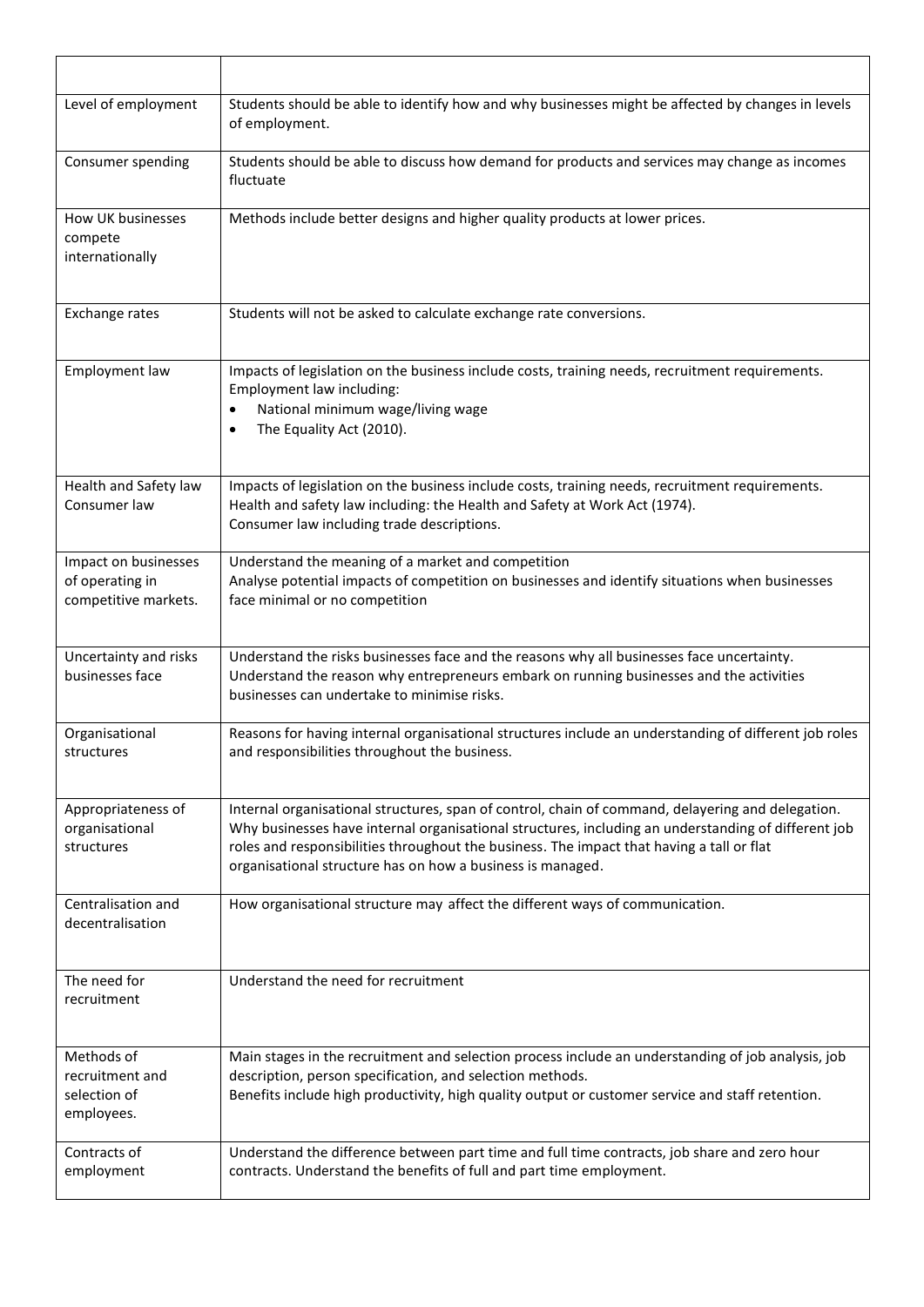| Importance of<br>motivation in the<br>workforce  | Benefits of a motivated workforce include staff retention and high productivity.                                                                                                           |
|--------------------------------------------------|--------------------------------------------------------------------------------------------------------------------------------------------------------------------------------------------|
| Methods to motivate<br>staff                     | Financial methods include an understanding of the main methods of payment including salary,<br>wage, commission and profit sharing.                                                        |
|                                                  | Non-financial methods of motivation include styles of management, importance of training, greater<br>responsibility and fringe benefits.                                                   |
| Importance of training<br>the workforce          | Benefits include increased productivity, ability to deal with changes in technology, increased<br>motivation, staff retention, production of high quality goods and good customer service. |
| Types of training<br>undertaken by<br>businesses | Methods of training include induction training, on the job training and off the job training.                                                                                              |

## GCSE Business Year 11

| <b>Topic</b>                                                                 | <b>Content</b>                                                                                                                                                                                                                                                                                                                         |
|------------------------------------------------------------------------------|----------------------------------------------------------------------------------------------------------------------------------------------------------------------------------------------------------------------------------------------------------------------------------------------------------------------------------------|
| Methods of production job & flow                                             |                                                                                                                                                                                                                                                                                                                                        |
| Efficiency in production lean production                                     |                                                                                                                                                                                                                                                                                                                                        |
| Efficiency in production $-$ just in time (JIT)                              |                                                                                                                                                                                                                                                                                                                                        |
| Managing stock                                                               |                                                                                                                                                                                                                                                                                                                                        |
| $\bullet$ just in time (JIT)                                                 |                                                                                                                                                                                                                                                                                                                                        |
| • just in case (JIC)                                                         |                                                                                                                                                                                                                                                                                                                                        |
| Factors affecting choice of suppliers                                        | Factors affecting choice of suppliers including: price,<br>quality & reliability.                                                                                                                                                                                                                                                      |
| The effects of procurement and logistics on a                                | The effects of procurement and logistics on a business,                                                                                                                                                                                                                                                                                |
| business                                                                     | including: efficiency & lower unit costs                                                                                                                                                                                                                                                                                               |
| The value of effective supply chain management                               | The value of effective supply chain management, including:<br>working with suppliers to ensure that key processes are<br>running efficiently and cost effectively, getting goods and<br>services for the best price and value, cutting any waste and<br>unnecessary costs to create a streamlined process and<br>fast production times |
| Consequences of quality issues                                               | Consequences of quality issues                                                                                                                                                                                                                                                                                                         |
| Methods of maintaining consistent quality: Total<br>quality management (TQM) | Methods of maintaining consistent quality: Total quality<br>management (TQM)                                                                                                                                                                                                                                                           |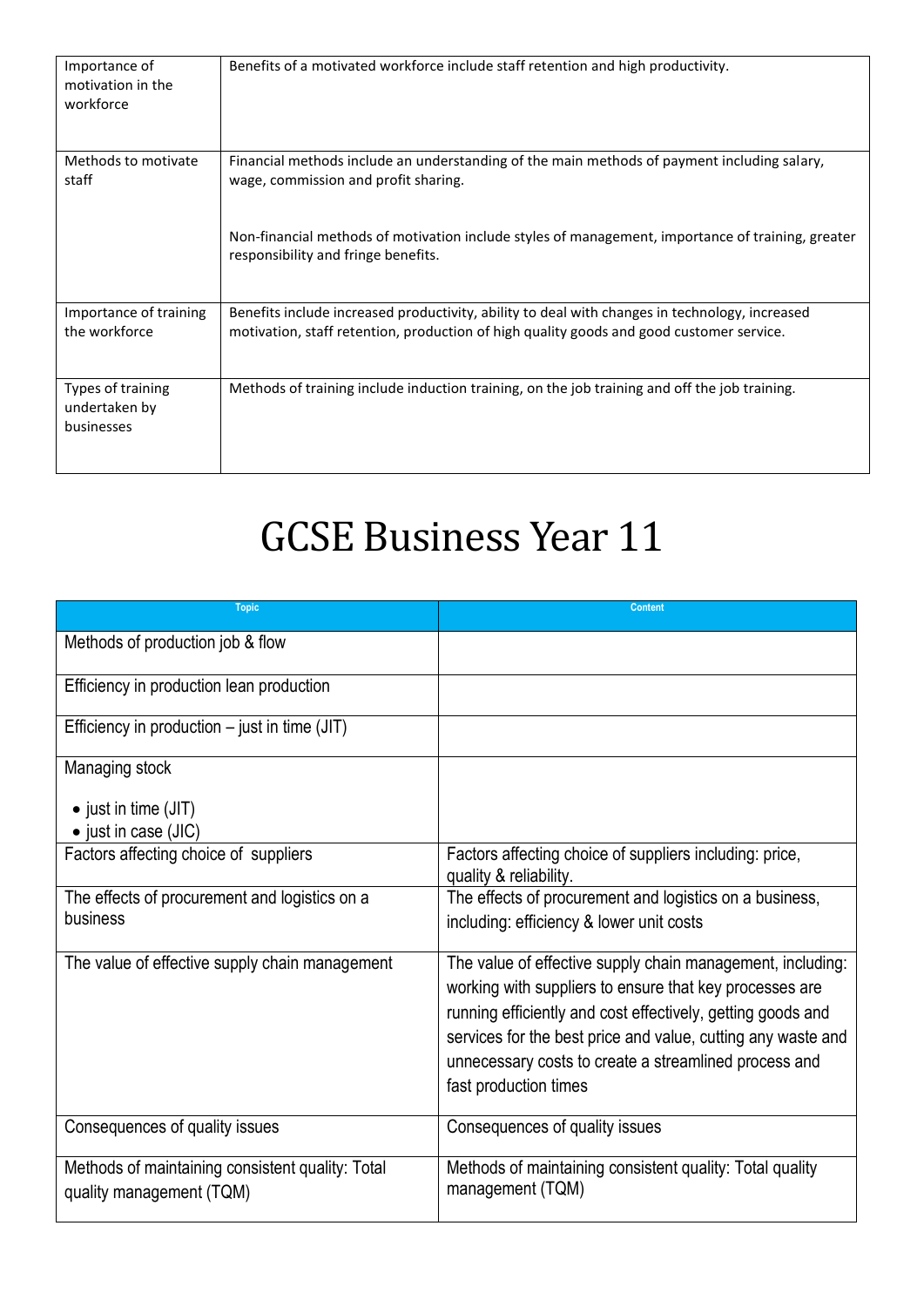| Costs and benefits of maintaining quality                                      | Costs and benefits of maintaining quality: • additional sales<br>• image/reputation • higher price • inspection costs • staff<br>training • product recalls • the provision of services                                                                |
|--------------------------------------------------------------------------------|--------------------------------------------------------------------------------------------------------------------------------------------------------------------------------------------------------------------------------------------------------|
| Methods of good service                                                        | Methods of good service: • product knowledge • customer<br>engagement (creating a positive experience for the<br>customer) • post sales services (eg user training, help<br>lines, servicing).                                                         |
| Benefits of good customer service                                              | Benefits of good customer service, including: increase in<br>customer satisfaction, customer loyalty, increased spend,                                                                                                                                 |
| Dangers of poor customer service                                               | profitability<br>Dangers of poor customer service, including: dissatisfied<br>customers, poor reputation via word of mouth, and<br>reduction in revenue.                                                                                               |
| The ways in which advances in ICT have allowed<br>customer services to develop | The ways in which advances in ICT have allowed customer<br>services to develop: website, e-commerce & social<br>media.                                                                                                                                 |
| The importance of identifying and satisfying customer                          | The importance of identifying and satisfying customer                                                                                                                                                                                                  |
| needs                                                                          | needs                                                                                                                                                                                                                                                  |
| Types of segmentation                                                          | Types of segmentation                                                                                                                                                                                                                                  |
| Purpose of market research                                                     | Purpose of market research Collect information about:<br>demand, competition, target market                                                                                                                                                            |
| Methods of market research                                                     | Methods of market research to include primary and<br>secondary: • questionnaires • surveys • interviews • focus<br>groups • internet research • printed press eg newspapers.                                                                           |
| Use of market research: information that may help                              | Use of market research: information that may help decision                                                                                                                                                                                             |
| decision making                                                                | making                                                                                                                                                                                                                                                 |
| Pricing methods                                                                | Pricing methods, including: price skimming, price<br>penetration, competitive pricing, loss leader, cost-plus.                                                                                                                                         |
| The factors that influence pricing decisions                                   | The factors that influence pricing decisions, including:<br>costs, nature of the market, degree of competition • product<br>life cycle.                                                                                                                |
| Product                                                                        |                                                                                                                                                                                                                                                        |
| Product differentiation                                                        | Product differentiation: • unique selling point (USP) • brand<br>image.                                                                                                                                                                                |
| The product life cycle                                                         | The product life cycle: • research and development •<br>introduction • growth • maturity • decline • extension<br>strategies: • updating packaging • adding more or different<br>features • changing target market • advertising • price<br>reduction. |
| Product portfolio                                                              | Product portfolio                                                                                                                                                                                                                                      |
| <b>Promotional methods</b>                                                     | Promotional methods: • advertising, including: •<br>newspapers • magazines • television • internet • billboards.<br>· PR · sales promotion · point of sales displays · 2 for 1                                                                         |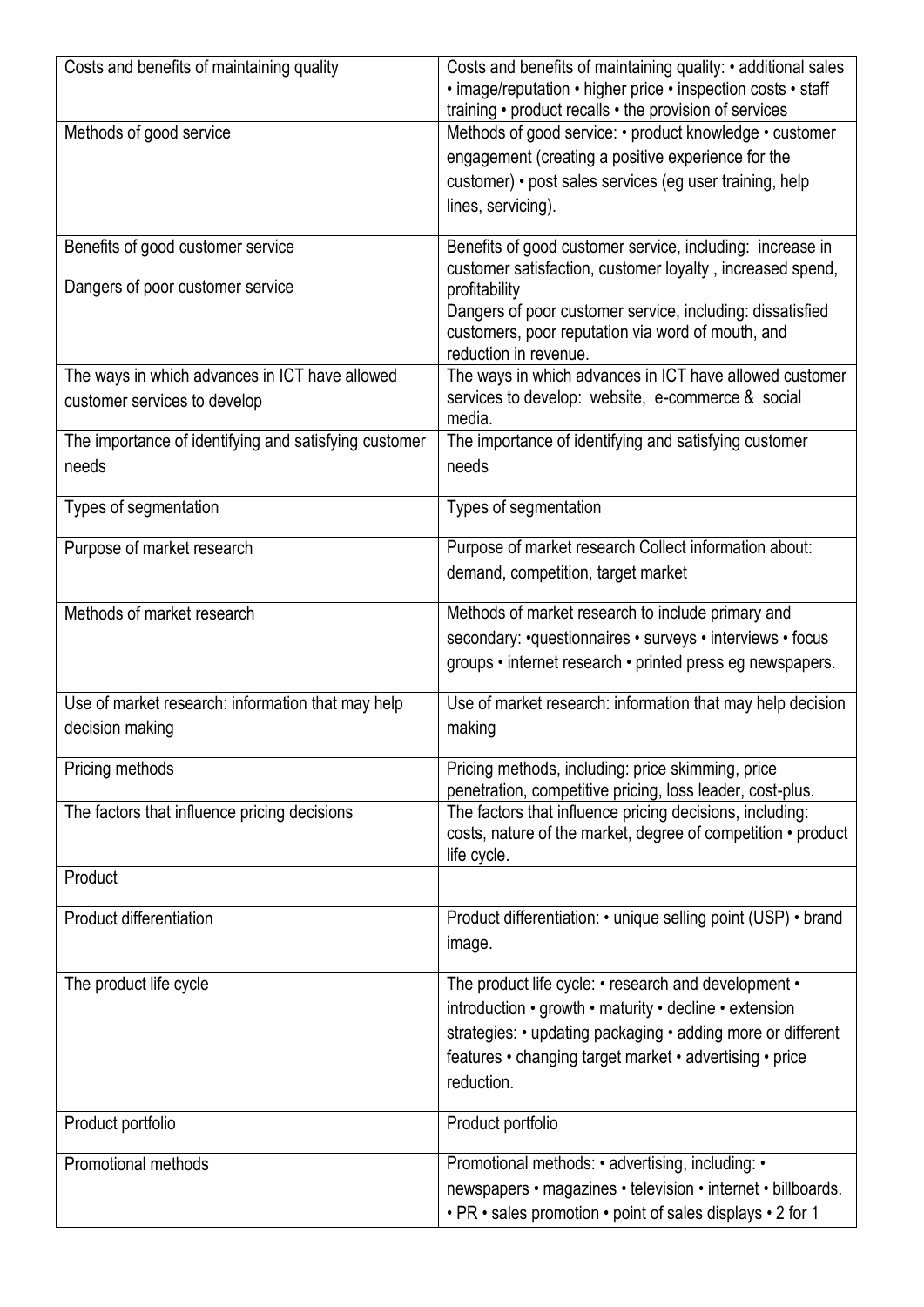|                                                                                                                 | offers • free gifts • samples • coupons • competitions. •<br>sponsorship · social media                                                                                                                                                                                                                                                                                                    |
|-----------------------------------------------------------------------------------------------------------------|--------------------------------------------------------------------------------------------------------------------------------------------------------------------------------------------------------------------------------------------------------------------------------------------------------------------------------------------------------------------------------------------|
| <b>Promotional methods</b>                                                                                      | Factors influencing the selection of the promotional mix: •<br>finance available • competitor actions • the nature of the<br>product or service • the nature of the market • target<br>market. Reasons for promotion: • inform/remind customers<br>about the product • create or increase sales • create or<br>change the image of the product • persuade customers to<br>buy the product. |
| Place (the different channels of distribution used by<br>businesses)                                            | Place (the different channels of distribution used by<br>businesses): • retailers • wholesalers • telesales.                                                                                                                                                                                                                                                                               |
| e-commerce and m-commerce                                                                                       |                                                                                                                                                                                                                                                                                                                                                                                            |
| Integrated nature of the marketing mix<br>Using the marketing mix to inform and implement<br>business decisions | Integrated nature of the marketing mix • Using the<br>marketing mix to inform and implement business decisions                                                                                                                                                                                                                                                                             |
| Methods businesses use to raise finance                                                                         |                                                                                                                                                                                                                                                                                                                                                                                            |
| Appropriateness of sources of finance                                                                           |                                                                                                                                                                                                                                                                                                                                                                                            |
| Importance of cash to businesses                                                                                | Importance of cash to businesses, Interpreting cash flow                                                                                                                                                                                                                                                                                                                                   |
| Difference between cash and profit                                                                              | forecasts, Difference between cash and profit                                                                                                                                                                                                                                                                                                                                              |
| Interpreting cash flow forecasts                                                                                |                                                                                                                                                                                                                                                                                                                                                                                            |
| <b>Basic financial terms</b><br><b>Basic financial calculations</b>                                             | Students should be able to: understand the difference<br>between variable costs, fixed costs and total costs, the<br>concept of revenue, costs, profit and loss, the main<br>investment projects that businesses undertake, including<br>investment in new machinery, buildings and vehicles                                                                                               |
| Average rate of return                                                                                          | B able to calculate the average rate of return for these<br>projects                                                                                                                                                                                                                                                                                                                       |
| Break-even                                                                                                      | Understand the meaning of the term break-even output<br>and interpret break-even charts, identify the break-even<br>level of output and margin of safety from a break-even<br>chart, evaluate the value of using break-even analysis to a<br>business. Students will not be expected to draw break-<br>even charts or use the break-even formula.                                          |
| Purpose of financial statements                                                                                 | Students should be able to: • understand the importance of<br>financial statements for assessing business performance<br>and helping make business decisions •                                                                                                                                                                                                                             |
| Components of financial statements                                                                              | identify the main components of the income statement and<br>the statement of financial position • understand the                                                                                                                                                                                                                                                                           |